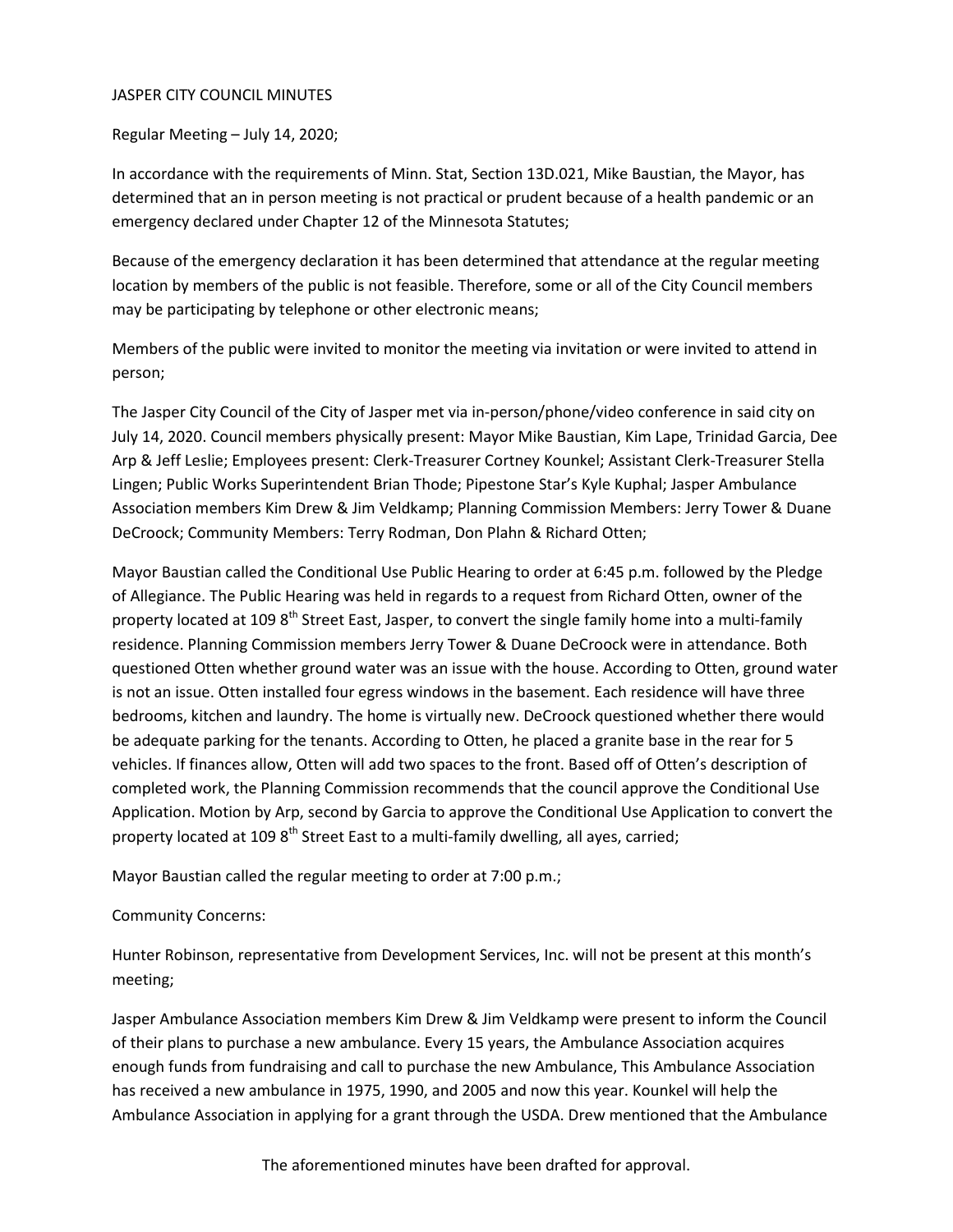Association is also looking for at least five additional members. Motion by Lape, seconded by Arp to approve the purchase of the new ambulance by the Jasper Ambulance Association, all ayes, carried;

Terry Rodman was present to ask the Council permission to place windmills in city limits. Rodman owns the property located at 208 Burr Avenue North, along Highway 23. Rodman would turn the building into a windmill museum to help attract individuals to Jasper. Most of the windmills will be placed inside the building. Three or four of them will be placed on the west side of the building where the current lumber yard building is located. According to Rodman, the lumber yard building will be moved from the property. Thode mentioned that the city's building code has a height regulation of 35'. Rodman stated that the windmills will be under that height. However, a variance could be applied for if needed;

As discussed in previous months, an individual has requested to close Wall Street directly in front of Stonewall Bar & Grill for a wedding/street dance. Based off of the COVID-19 numbers in Pipestone County, as well as the increase in cases due an event held at a campground in a neighboring county, Kounkel advised the Council to not approve this request;

Lions Club members Don Plahn and Jerry Tower approached the Council regarding the maintenance at the ballfield. Plahn explained that the Lions Club is having difficulty obtaining new, younger members, so a lot of the tasks taken on by the Lion's Club in previous years would not be completed. Plahn and Tower informed the council that they spent approximately 10 hours in 90 degree weather pulling weeds from the ball diamonds to get the fields ready for play. Thode informed the Council that public works personnel have not completed maintenance on the fields for 18 years. The individuals who oversee the softball team were always in charge of the maintenance. However, Tower informed the Council that he has personally maintained the fields for the past four years, while on city time. The softball team now has a manager. Plahn is concerned with the lack of maintenance; teams will not want to play in Jasper. Baustian stated that the city will be the ones to spray the ball diamonds for weeds and drag the field as needed. Lape will contact the area 4-H club to see if they would be interested in maintaining the property. In April, 2021, the city will touch base with the Lyon's Club to ensure the area is being maintained and drug after mowing;

Motion by Lape, second by Arp to approve the minutes from the Regular Meeting on June 9, 2020, all ayes, carried;

Review and approve the June Claims to date: Michaels Fence & Supply, City Park Fence, \$7,055.00; Development Services, Inc., 2020 Small City Development Grant Billing for Professional Services, \$2,810.11; Motion by Arp, second by Garcia to approve the June claims to date, all ayes, carried;

Receipts noted: Jasper Area United Fund, Reimbursement-Fence at City Park, \$7,000.00; Stonewall Bar & Grill, Prorated Liquor License '20-'21, \$541.67, Private Donation, Stonewall Liquor License, \$250.00; Pipestone Co. Treasurer, 6/20 Distribution, \$77,901.72; Rock Co. Auditor, 2020 Amb Appropriation, \$1,300.00; Rock Co. Auditor, 6/20 Distribution, \$38,452.01; Pipestone Co. Auditor, PNP Election Reimb, \$700.68;

DELINQUENT SEWER/WATER/GARBAGE: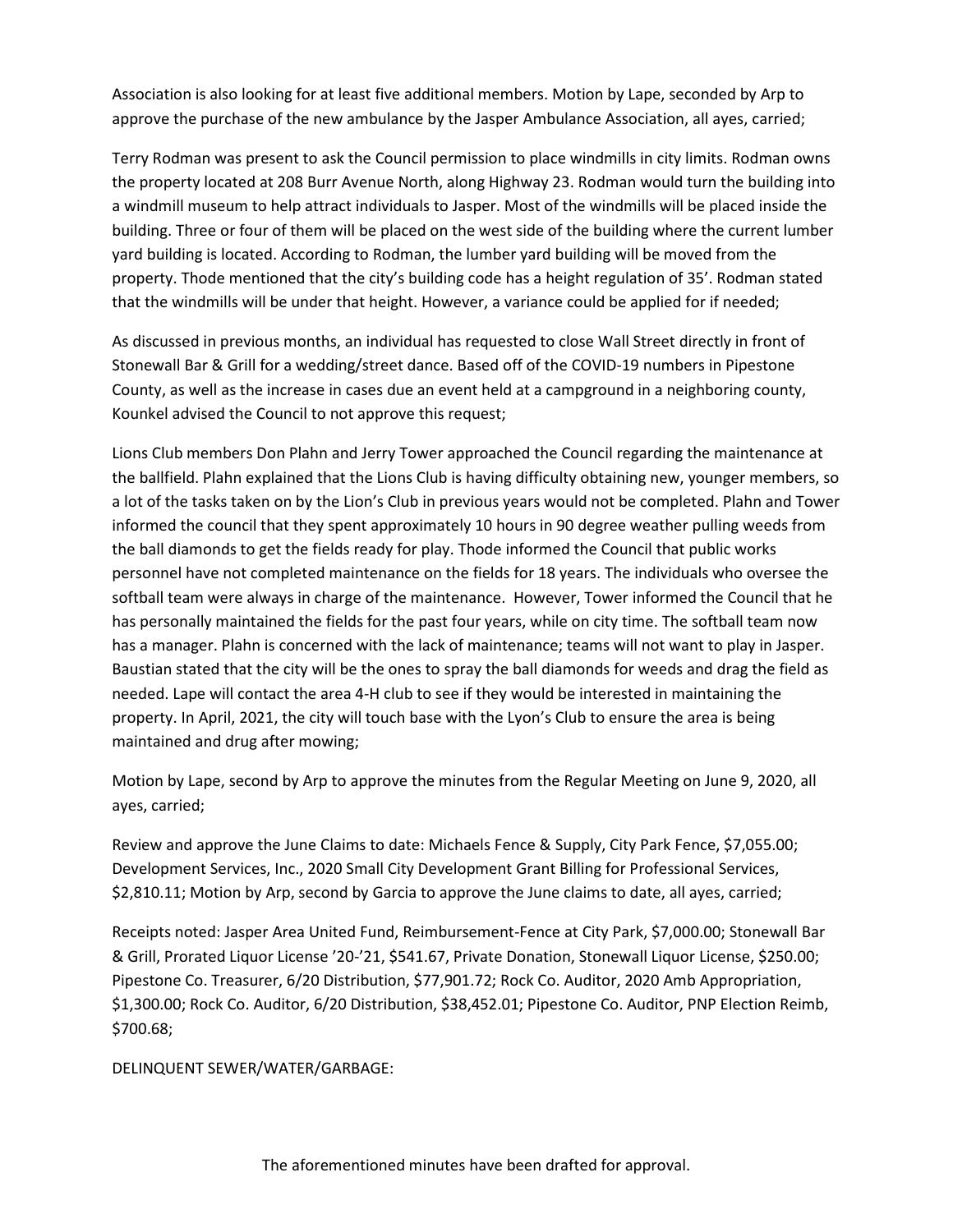The delinquent sewer, water and garbage report was discussed with the Council. A property located in West Jasper, has the entire lawn covered in items removed from the home. There is a dumpster located on the property which is empty. Kounkel will make contact with the property owner to ensure the property gets cleaned up ASAP;

Lingen informed the Council that she transferred two graves from one owner to the next;

# Wellness Center/QCC:

Midwest Alarm and Olsen Electric provided bids for the installation of the fire alarm system at the QCC. This is a requirement from the State Fire Marshall to operate a daycare out of the facility. Motion by Arp, seconded by Leslie, to approve the bids from Midwest Alarm and Olsen Electric for the installation of the fire alarm system, all ayes, carried;

As suggested by Midwest Alarm, Kounkel included bids on electric stoves for the replacement of the gas griddle and burners at the QCC. Due to the age of the hood and lack of a fire suppression system, the State Fire Marshall suggested the capping of the gas line, which has been done, until the system can be updated. Replacing the gas stove with an electric stove will be less expensive in the long run. Motion by Lape, seconded Arp to purchase the Amana electric stove for \$499.00 from True Value Hardware in Pipestone, all ayes, carried;

Kounkel mentioned installing a fence on the west side of the QCC. Lisa Houg will check to see if it is required through her insurance. Once the daycare is more established, the installation of the fence will be revisited;

## NEW BUSINESS:

Kounkel presented the City of Jasper COVID-19 Preparedness Plan as required by Minnesota Department of Health. This is a policy for staff to adhere to in order to return to the workplace;

## OLD BUSINESS:

At the June Council Meeting, the Council voted to move the entire city to mail-in voting to the COVID-19 Health Pandemic. Kounkel drafted a resolution declaring this which will be sent to the Pipestone County Auditor. Motion by Leslie, second by Arp to approve Resolution 20-196 opting to go to mail-in voting for the 2020 elections, all ayes, carried;

The wording for the "Unsung Heroes" Plaque was presented to Council for approval;

## PUBLIC WORKS REPORT:

Land use permits issued during the month of May were as follows:

Jerry Aaland, 111 12<sup>th</sup> St. E., Utility Shed;

Robin Leslie, 100 8<sup>th</sup> St. E., Utility Shed;

David Anderson, 612 Spicer Ave North, Utility Shed;